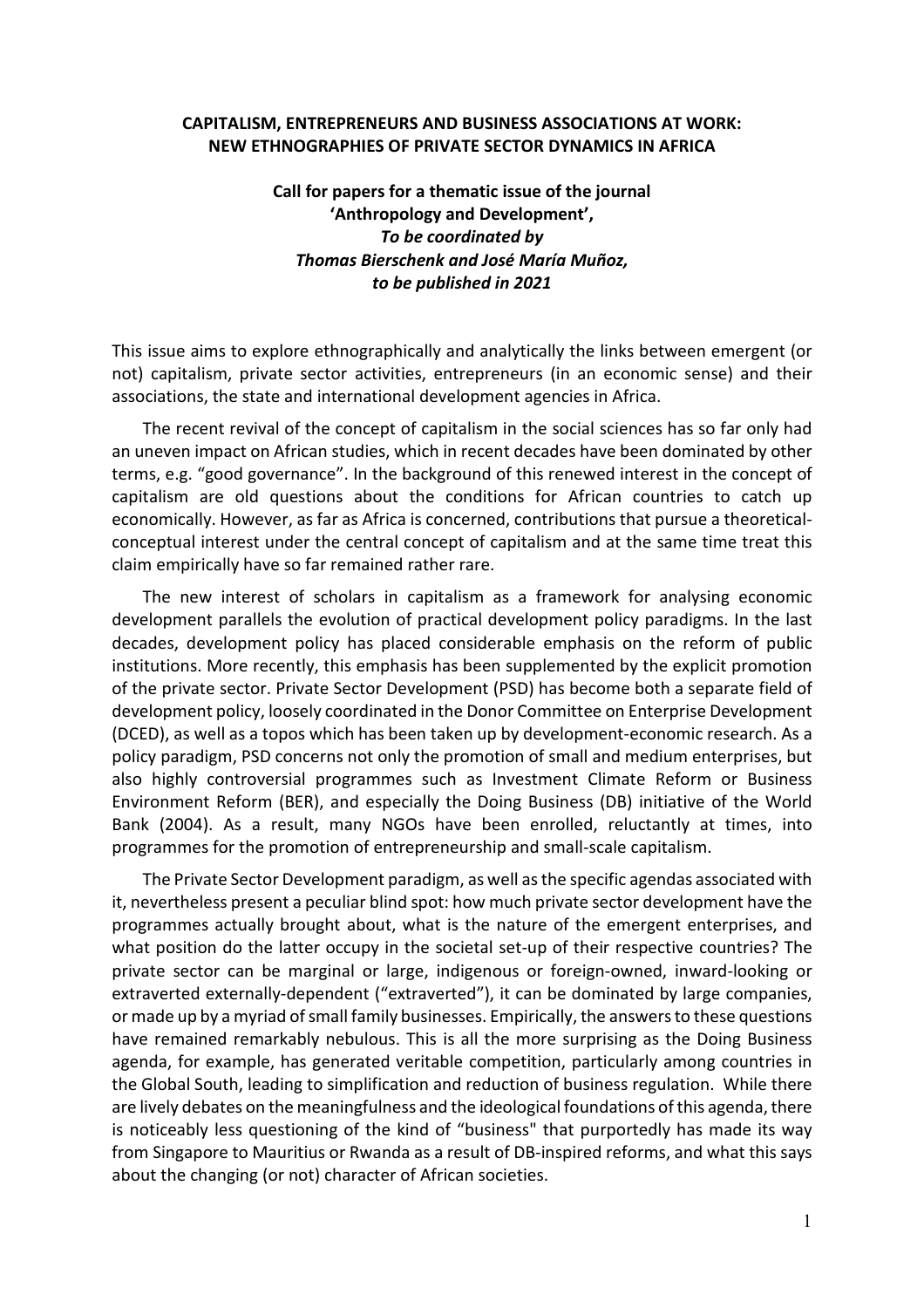The question of capitalism as posed in the social sciences and the policy paradigm of private sector development converge in readings that see Africa as the last frontier of capitalism. This perspective is mainly represented in economic journalism; The Economist's cover "Africa Rising" (3.12.2011) has become emblematic of this position, which was originally formulated by consultants such as McKinsey who spoke of "lions on the move" by analogy to catching-up capitalist development in Asia (Roxburgh et al, 2010). However, the proponents of the Africa Rising thesis are less interested in the economic development potential of African economies in a broader sense. They rather pursue an investor and market research perspective: in connection with the postulated rise of African 'middle classes', Africa is presented as a continent where (foreign) investors can make good money.

In this context, in recent years individual African entrepreneurs have been celebrated as the alleged avant-garde of economic and social development in Africa. One of the most prominent among them, Tony Elumelu, recently proclaimed at his annual Entrepreneurship Forum that "Africapitalism is taking centre-stage";<sup>[1](#page-1-0)</sup> other prominent entrepreneurs like Yves Kabongo join in and declare themselves as radical *africapitalistes*. [2](#page-1-1)

In fact, the existence of entrepreneurs or companies having private property rights can be seen as an essential, if not sufficient, feature of capitalism. A 'Schumpeterian' concept of entrepreneurship has long framed approaches to the trajectories of business organizations and business people in the African continent. Concerns about the need for entrepreneurs in Africa sound today as topical as they were in the late 1980s, when in one of the signal policy documents after a decade of structural adjustment, the World Bank (1989) highlighted the key role of entrepreneurs in the continent's economic future. Despite significant changes in policy approaches and economic trends over the past three decades, calls to foster entrepreneurial energies on the continent have persisted, now tinged with a new sense of urgency in the light of massive youth unemployment (Dolan and Rajak 2016). The heroic figure of the entrepreneur also casts its shadow on much academic research that addresses the prospects of capitalism in Africa (Amaeshi and Idemudia 2015; Akinyoade, Dietz and Uche 2017). Often, this work tends to favour what is posited as productive, industrial, innovative, and national, at the expense of what is characterized as rentier, commercial, routine, and foreign. Despite its substantial effects on policy making and popular representations, the notion of entrepreneurship can become a straightjacket preventing justice being done to the complexities that shape the trajectories of firms and business people. The risk is to settle for an impoverished account of the "legacies, logics, and logistics" (Guyer 2016) that shape business activities. Accordingly, we invite papers that try to come to terms with the full complexity of business trajectories as contextualised in specific times and places.

The days when there was a need to 'desacralize' business organizations, so as to treat them as ordinary objects of anthropological study (Althabé 1991), are long gone. Large firms have become an established locus of ethnographic attention in a broad range of settings (Welker, Partridge and Hardin 2011). This may be less the case for the African continent, where studies of business trajectories and practices have been largely restricted to sectors with an important presence of multinational actors, such as the extractive industries (including two noteworthy recent monographs: Rajak 2011 and Rubbers 2013). This state of affairs results from a variety of factors, among which the comparatively small numbers of

<span id="page-1-0"></span><sup>&</sup>lt;sup>1</sup> www.tonyelumelufoundation.org/, visited 9/2019.

<span id="page-1-1"></span><sup>2</sup> Le Monde 25.6.2019, p. 15.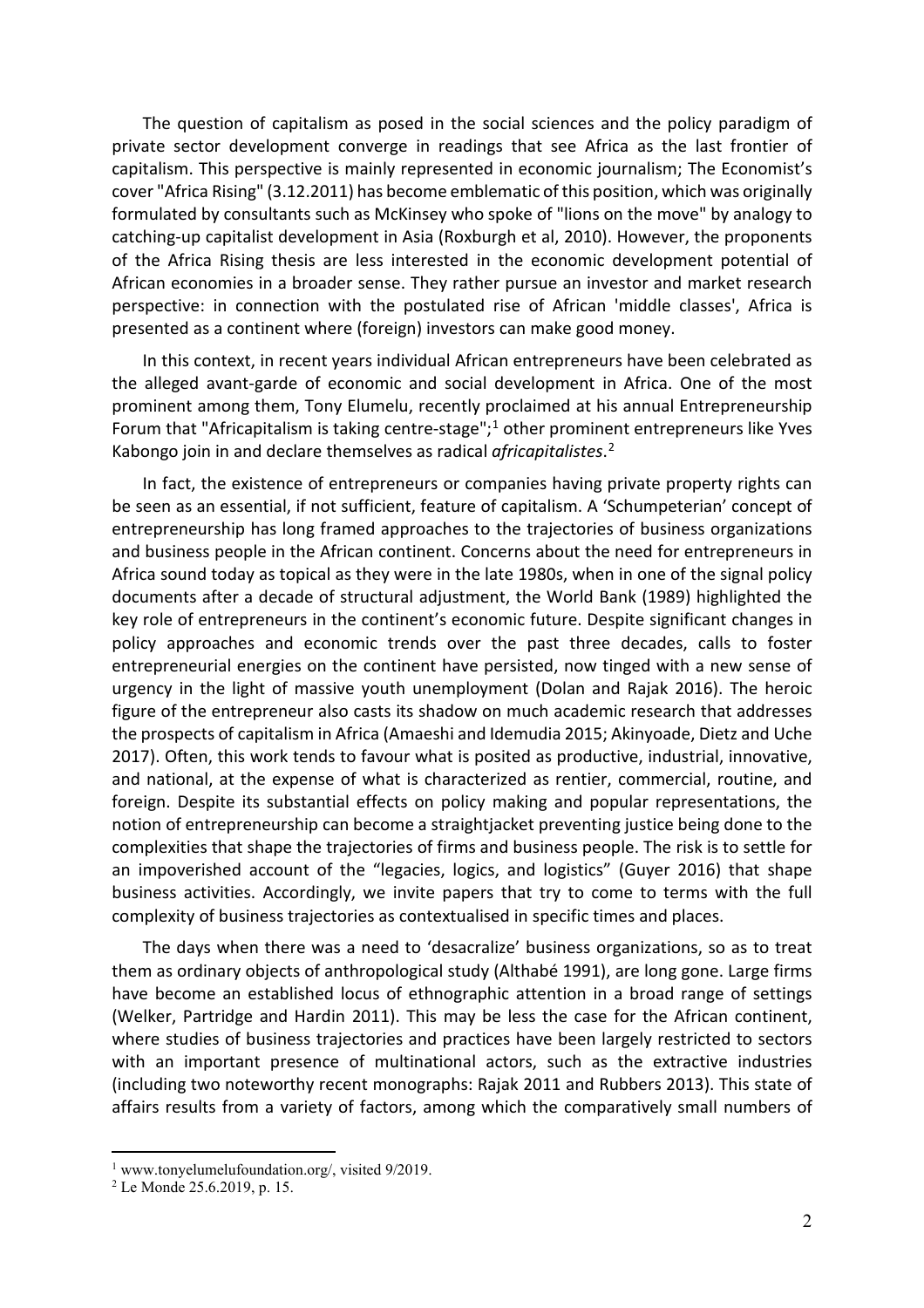incorporated firms in most African countries is perhaps the most obvious. Indeed, the informalisation of economic activities has been a running thread of Africanist anthropologies, which has been interpreted both in terms of longue-durée historicity and as outcome of global economic trends and policy paradigms from the 1970s to the present. In this regard, it is hardly surprising that the anthropological corpus on business networks and actors is richer than that on firms, as the work represented in contributions aimed at sketching the state-ofthe-art in the early 1990s shows (Labazée 1991; Copans 1991; see also the weight of anthropologists among the contributors to an important inter-disciplinary synthesis of that period: Ellis and Fauré 1995). This intellectual lineage lives on in recent ethnographic research, including two monographs that are exemplary for the effort they deploy in reconstructing the things, people, networks and companies that make pharmaceuticals in Nigeria (Peterson 2014) and *pagnes* in Togo (Sylvanus 2016) what they are.

An empirical focus on entrepreneurs highlights the class question in a broader sense. The editors of this issue are not only interested in the empirical study of entrepreneurs, but also in contributions which address the question whether they represent a class 'for themselves' that has an awareness of its own political-economic interests  $-$  a question which could be operationalized through an empirical focus on business associations. It connects with longstanding debates about the emergence of an indigenous class of capitalists in Africa and the related issues, such as whether this class has an awareness of its own existence and actively pursues its interests. In the 1980s, these issues featured centrally in the 'Kenya debate' on the conditions for economic development and the class position of African entrepreneurs (Leys 1975, Beckmann 1980, Kitching 1985). Borrowing from established Marxist terminology, we are not just asking how much "class is in the entrepreneurs", but also whether this class is, at least in some places, becoming a "class of its own" (Lukács 1923/1972; Badou and Bierschenk 2019)

We invite papers that touch on the following thematic axes, possibly including considerations of the particular methodological challenges of ethnographic research in these fields:

*a) Business-state relations* and *business associations* have been a long concern of social science research in Africa. We are interested in analyses that take stock of these and later contributions (MacGaffey 1987; Boone 1992; Forrest 1994; Munoz 2018) and move beyond crude readings about business dominance or impotence. While the thesis that business enjoys the standing of a privileged interest in capitalist societies remains a most sensible point of departure, it is also obvious that business influence varies according to the context. Both what political scientists of a Marxist persuasion used to call the structural power of business (as investor, taxpayer, and employer) as well as its instrumental influence need to be documented rather than taken for granted. Business options for political action (ranging from running for political office, financing political parties and creating agenda-setting think-tanks or research institutes, to investing in business associations, cultivating personal ties with government officials, and, more directly, buying influence) should be investigated by empirical research. As Hibou (2006) showed for the case of Tunisia under Ben Ali, analyses of business-state relations often are led astray by stylized accounts of business actors who either minimize visibility to protect themselves from political interference, or are forced into supporting the regime to avoid harassment or exclusion.

b) The expansion of *private sector development* (PSD) as an area of development assistance and government policy also warrants new research. The promotion of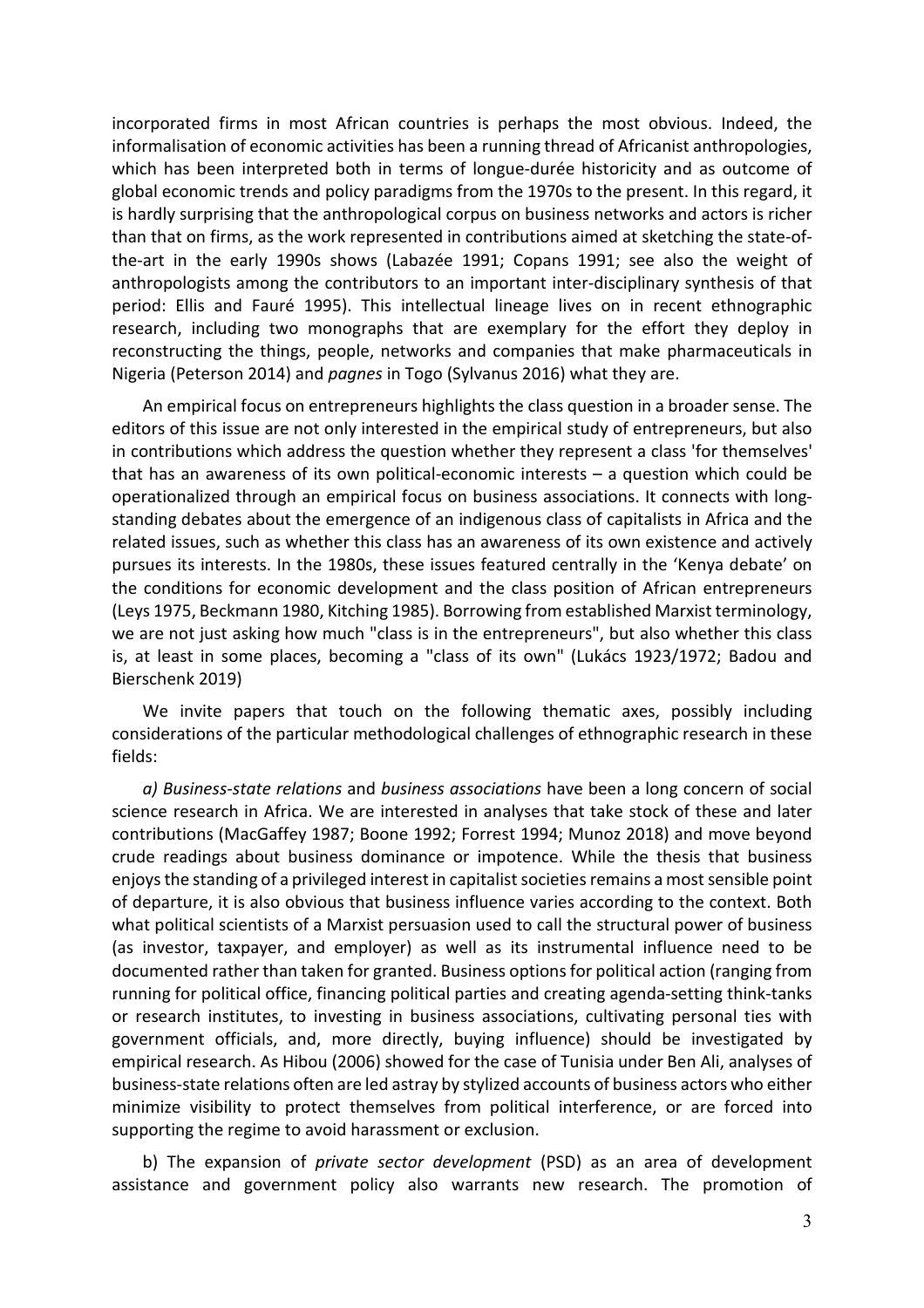entrepreneurship through training and technical and financial support has been the focus of ethnographic contributions (Elyachar 2005) but such programmes represent only a small component of a much larger field of intervention. Efforts by multilateral and bilateral donors to advocate for 'business environment reforms', or to restructure specific economic sectors - - often through the creation or strengthening of business associations -- or the evolving arrangements for periodic government-private sector forums provide opportunities for innovative ethnographic research.

c) Attention to the built environment, technology, repertoire and performance can help shed light on shifting *business practices*in various areas, including the management of labour, relationships with suppliers and customers, financing, accounting, and taxation. Despite the reliance on bureaucratic form in the operations of large segments of the private sector in most countries in Africa, much remains to be learned about the everyday work of these business bureaucracies. As the reference to the notion of "at work" in the title of this call indicates, of particular interest are the tensions between norms and practices that have been explored in research on the state in Africa (Bierschenk and Olivier de Sardan 2014).

d) *Business trajectories and cycles* are another important area of interest that connects with longstanding concerns around, for example, social pressures against private accumulation or the mechanisms to enforce legal and contractual obligations. The recent anthropological and political science-interest on 'success' (Rowlands 1994; Banegas and Warnier 2001; Newell 2012) offers promising new directions of research on business identities, including their class dimensions. More generally, we invite contributions that explore the beginnings and ends of business ventures, specialisation and diversification, expansion and decline, success and failure under the constantly changing technological, legal and political conditions that prevail in diverse African settings.

## *Works cited*

Akinyoade, A., T. Dietz and C. Uche eds. 2017*. Entrepreneurship in Africa*. Leiden: Brill.

- Althabé, G. 1991. 'Désacraliser l'entreprise: un terrain ethnologique banal. Entretien par M. Sélim', *Journal des Anthropologues*, 43-44: 17-21.
- Amaeshi, K. and U. Idemudia. 2015. 'Africapitalism: A management idea for business in Africa?', *Africa Journal of Management*, 1(2): 210–223.
- Badou, Agnès O., and Thomas Bierschenk. 2019. *Les entrepreneurs Béninois et leurs associations : Un capitalisme sous tutelle*. Working Papers of the Department of Anthropology and African Studies of the Johannes Gutenberg University Mainz), No. 186. Mainz: Institut für Ethnologie und Afrikastudien (https://www.ifeas.uni-mainz.de/files/2019/07/AP-186.pdf).
- Banegas, R and J.-P. Warnier. 2001. 'Nouvelles figures de la réussite et du pouvoir', *Politique Africaine* 82: 5-21.
- Beckman, B. 1980. 'Imperialism and capitalist transformation: A critique of a Kenyan debate', *Review of African Political Economy,* 19: 48-62.
- Bierschenk, T. and J.-P. Olivier de Sardan. 2014. *States at Work: Dynamics of African Bureaucracies*. Leiden: Brill.
- Boone, C. 1992. *Merchant Capital and the Roots of State Power in Senegal*, *1930-1985*. Cambridge: Cambridge University Press.
- Copans, J. 1991. 'De l'anthropologie des travailleurs à l'anthropologie de l'entreprise : hypothèses africanistes', *Journal des Anthropologues*, 43-44: 29-37.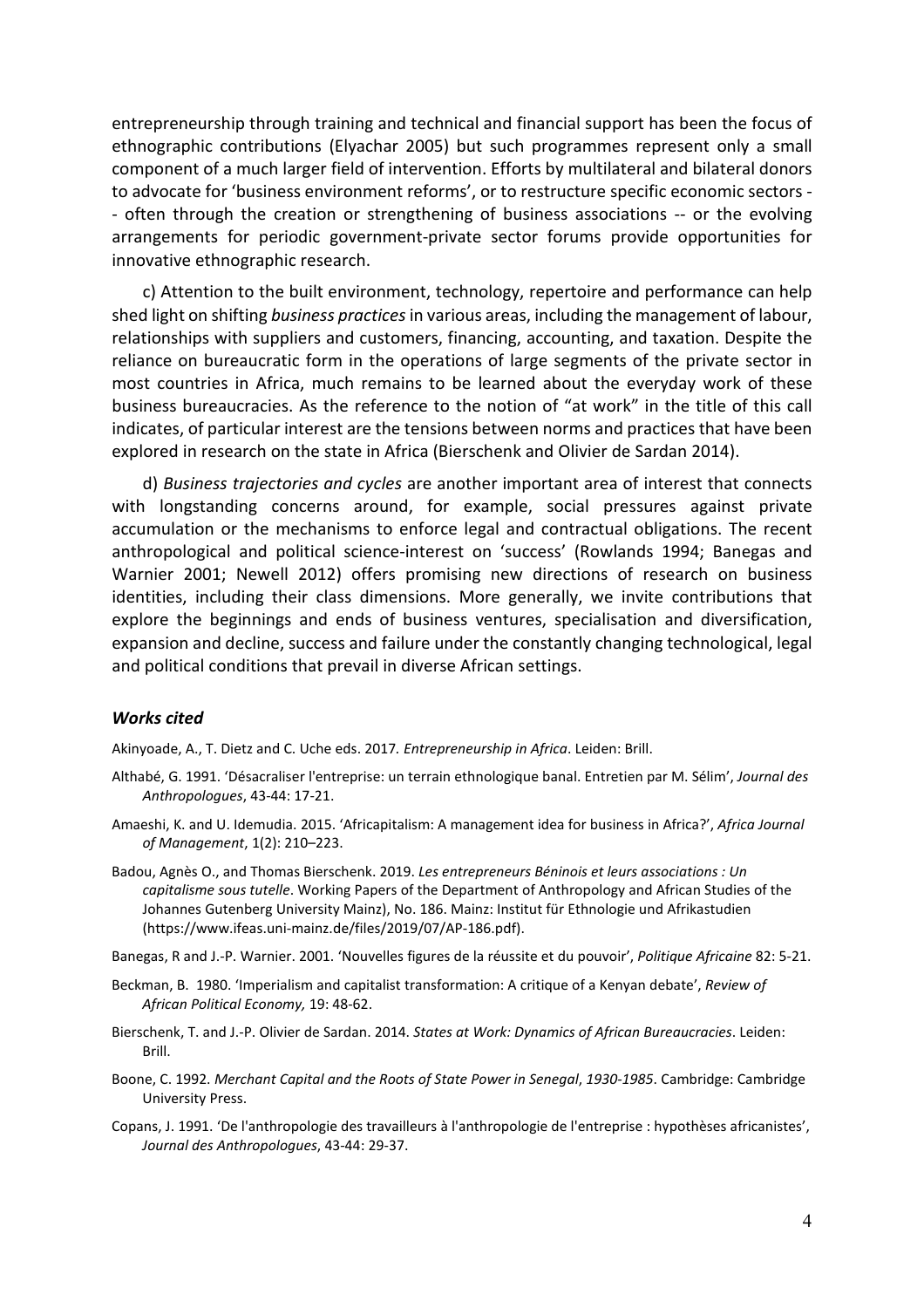- Dolan, C. and D. Rajak. 2016. 'Remaking Africa's informal economies: Youth, entrepreneurship and the promise of inclusion at the bottom of the pyramid', *Journal of Development Studies*, 52(4): 514–529.
- Ellis, S. and Y.-A. Fauré eds. 1995. *Entreprises et entrepreneurs africains*. Paris: Karthala.
- Elyachar, J. 2005. *Markets of Dispossession. NGOs, Economic Development and the State in Cairo*. Durham: Duke University Press.
- Forrest, T. 1994. *The Advance of African Capital: The growth of Nigerian Private Enterprise*. Edinburgh: Edinburgh University Press for the International African Institute.
- Guyer, J. 2016. *Legacies, Logics, Logistics: Essays in the Anthropology of the Platform Economy*. Chicago: Chicago University Press.
- Hibou, B. 2006. *Force de l'obéissance : économie politique de la répression en Tunisie*. Paris: La Découverte.
- Kitchin, G. 1985. 'Politics, methods and evidence in the Kenya debate', in H. Bernstein and B. Campbell eds. *Contradictions in Accumulation*. Beverly Hills: Sage.
- MacGaffey, J. 1987. *Entrepreneurs and Parasites: The Struggle for Indigenous Capitalism in Zaire.* Cambridge: Cambridge University Press.
- Labazée, P. 1991. 'Un terrain anthropologique à explorer: l'entreprise africaine', *Cahiers d'Études Africaines*, 124, XXXI (4): 533-552.
- Leys, C. 1975. *Underdevelopment in Kenya: The Political Economy of Neocolonialism, 1964-1971*. Berkeley: University of California Press.
- Lukács, Georg. 1972, orig. 1923. *History and Class Consciousness. Studies in Marxist Dialectics*. Cambridge, Ma.: MIT Press.
- Munoz, José-Maria. 2018. *Doing Business in Cameroon. An Anatomy of Economic Governance*. Cambridge: Cambridge University Press
- Newell, S. 2012. *The Modernity Bluff: Crime, Consumption, and Citizenship in Côte d'Ivoire*. Chicago: University of Chicago Press.
- Peterson, Kristin. 2014. *Speculative Markets: Drug Circuits and Derivative Life in Nigeria*. Durham: Duke. University Press.
- Rajak, D. 2011. *In Good Company: An Anatomy of Corporate Social responsibility*. Stanford: Stanford University Press.
- Roxburgh, Charles, Norbert Dörr, Acha Leke, Amine Tazi-Riffi, Arend van Wamelen, Susan Lund, Mutsa Chironga, Tarik Alatovik, Charles Atkins, Nadia Terfous, and Till Zeino-Mahmalat. 2010. *Lions on the move: The progress and potential of African economies*, McKinsey Global Institute Report [http://www.mckinsey.com/Insights/MGI/Research/Productivity\_Competitiveness\_and\_Growth/Lions\_o n\_the\_move; accessed 23.10.2019).
- Rowlands, M. 1994. 'The material culture of success: Ideals and life cycles in Cameroon,' in J. Friedman ed. *Consumption and Identity*, pp. 106-19. London: Routledge.
- Rubbers, B. 2013. *Le Paternalisme en question: Les anciens ouvriers de la Gécamines face à la libéralisation du secteur minier katangais (RD Congo)*. Paris: L'Harmattan.
- Sylvanus, N. 2016. *Patterns of Circulation: Cloth, gender and materiality in West Africa*. University of Chicago Press
- Welker, M., D. Partridge and R. Hardin. 2011. 'Corporate Lives: New Perspectives on the Social Life of the Corporate Form: An Introduction', *Current Anthropology, 52*(S3): 3-16.
- World Bank. 1989. *Sub-Saharan Africa: From Crisis to Sustainable Growth*. Washington: World Bank.
- World Bank. 2004. *Doing Business in 2004: Understanding Regulation*. Washington: World Bank and Oxford University Press.